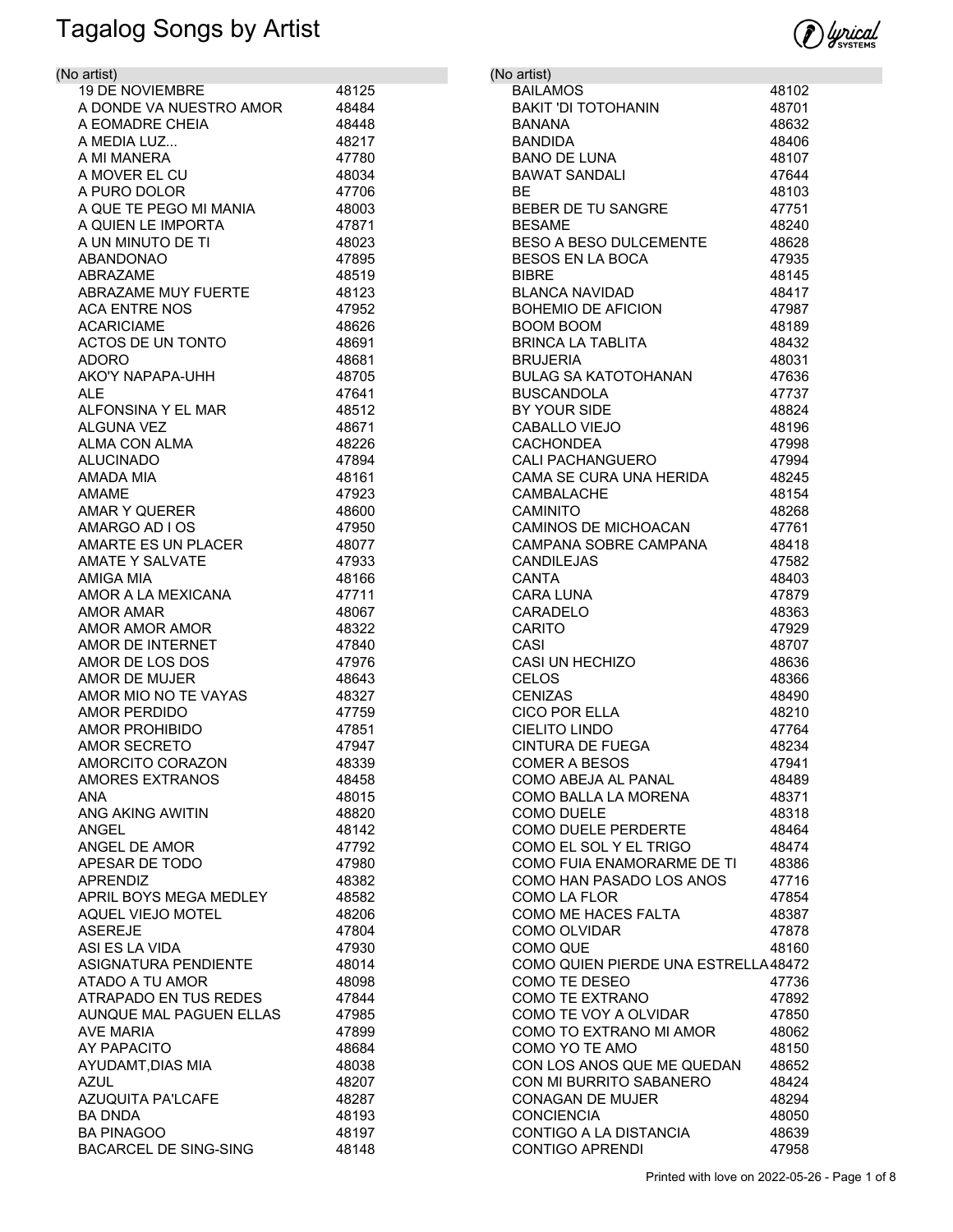| (No artist)                        |       |
|------------------------------------|-------|
| <b>CONTRA LA CORRIENTE</b>         | 48412 |
| CORAZON                            | 48191 |
| <b>CORAZON DE ACERO</b>            | 48649 |
| <b>CORAZON ESPINADO</b>            | 48463 |
| <b>CORAZON PARTIO</b>              | 48462 |
| <b>CORDILLERA</b>                  | 48453 |
| CORRIENTES YESMERALDAS             | 48218 |
| COSTUMBRES                         | 47997 |
| CRUZ DE OLVIDO                     | 48449 |
| <b>CUANDA NADIE ME VE</b>          | 48244 |
| <b>CUANDO</b>                      | 48110 |
| CUANDO EL AMOR SE DANA             | 48328 |
| <b>CUANDO ESTOY EN TUS BRAZOS</b>  | 48618 |
| <b>CUANDO ME ENAMORO</b>           | 48485 |
| <b>CUANDO SEAS GRANDE</b>          | 47747 |
| <b>CUANDO TALLAN LOS RECUERDOS</b> | 48219 |
| CUANDO TE ACUERDES DE MI           | 47802 |
| CUANDO VUELVA A TU LADO            | 48642 |
| <b>CUAVTITO AVUL</b>               | 48155 |
| CUBA QUE LINDOS SON TUS            | 48409 |
| <b>PAISAJES</b>                    |       |
| CUIDADO CON EL CORAZON             | 48619 |
| CUIDALA                            | 48711 |
| <b>CUMBIA SHH</b>                  | 47805 |
| CVANDO SALI DE CUBA                | 48143 |
| <b>CVENTAME</b>                    | 48144 |
| DADALHIN                           | 48693 |
| <b>DAME</b>                        | 47904 |
| DAME UN POCO MAS                   | 48340 |
| DANDE ESTHS LAS LADIONES           | 48041 |
| DASCANAGANES DAS HISTANIAS         | 48248 |
| DE CORAZON A CORAZON               | 48651 |
| DE LA UNAALAS DOS                  | 48426 |
| DE NINA A MUJER                    | 47586 |
| DE QUE MANERA TE VLVJDU            | 48188 |
| DE VUELTA Y VUELTA                 | 48297 |
| <b>DEJARIA TODO</b>                | 47702 |
| <b>DEMASIADO ROMANTICA</b>         | 48308 |
| DESDE QUE NO ESTAS AQUI            | 48398 |
| <b>DESDEN</b>                      | 48451 |
| <b>DESEOS</b>                      | 48213 |
| DESESPERADO                        | 48633 |
| <b>DESNUDA</b>                     | 47715 |
| <b>DESNUDATE MUJEN</b>             | 48235 |
| <b>DESPOJOS</b>                    | 47585 |
| DEVORAME OTRA VEZ                  | 48712 |
| DICEN QUE LOS HUMBRES              | 48173 |
| DILE A ELLA                        | 48233 |
| <b>DIME</b>                        | 48384 |
| DIME CUAL ES SU NOMBRE             | 48296 |
| <b>DIMELO</b>                      | 48465 |
| DIRECTO AL CORAZON                 | 47973 |
| DO YOU LOVE ME                     | 47728 |
| DON GOYO                           | 48399 |
| <b>DON PIRULI</b>                  | 48433 |
| DON'T KNOW WHAT TO DO              | 47635 |
| DONDE ESTA LA VIDA                 | 48080 |
| DONDE ESTARA MI PRIMAVERA          | 47893 |
| <b>DOS ALMAS</b>                   | 48475 |
| <b>DUENDES</b>                     | 48169 |
| <b>DULCEUENENA</b>                 | 48243 |
| <b>DUS ALMAS</b>                   | 48187 |
| <b>EGOISMO</b>                     | 48274 |
| EI PEOR DE MIS FRACASOS            | 48054 |



| (No artist)                                  |                |
|----------------------------------------------|----------------|
| EI PIOJO Y LA PULCA                          | 48428          |
| <b>EI TRISTE</b>                             | 48487          |
| EL AMOR ACABA                                | 48646          |
| EL AMOR DE MI VIDA                           | 48598          |
| EL BAILE DEL GAVILAN                         | 47856          |
| EL BAILE DEL SAPITO                          | 47842          |
| EL DESENQANO<br>EL DOLOR DE TU PRESENCIA     | 48250          |
| EL DUELO                                     | 47785<br>47745 |
| EL ESQUELETO                                 | 48457          |
| EL GENERALISIMO                              | 48343          |
| EL GUSANITO                                  | 48030          |
| EL HOMBRE QUE YO AMO                         | 47580          |
| <b>EL IDIOTA</b>                             | 47800          |
| <b>EL JALICIENSE</b>                         | 47954          |
| EL JUEGO OE LA MANE                          | 48447          |
| <b>EL LADRON</b>                             | 48679          |
| EL LISTON DE TU PELO                         | 48682          |
| <b>EL MENEITO</b>                            | 48357          |
| <b>EL METRO</b>                              | 48356          |
| <b>EL MURGUERO</b>                           | 48359          |
| EL NEGRITO DEL BATEY                         | 48404          |
| EL PARIO DE MI CASA                          | 48434          |
| <b>EL PORRO</b>                              | 48195          |
| <b>EL PRESO</b>                              | 48713          |
| EL PRIVILEGIO DE AMAR<br>EL PROBLEMA         | 48216<br>48678 |
| EL QUE MAS TE HA QUERIDO                     | 48515          |
| EL REY                                       | 48450          |
| EL SALADO                                    | 47983          |
| EL SANTO CACHDN                              | 48283          |
| <b>EL TAMBORILERO</b>                        | 48416          |
| EL TEMA DEL MARIACHI                         | 48019          |
| EL ULTIMO ADIOS                              | 47835          |
| EL ULTIMO TRAGO                              | 47779          |
| <b>EL VENADO</b>                             | 48683          |
| EL VENAO                                     | 48332          |
| <b>ELAMOR DE MI BEMO</b>                     | 48190          |
| ELBAILE DEL SUAVECITA                        | 48239          |
| <b>ELCANTANTE</b>                            | 48231          |
| ELFNIA DE TU ADIAS                           | 48232          |
| ELJUEGO DE LAS VOCALES<br><b>ELTIBORON</b>   | 48427<br>48192 |
| EN ALGUN LUGAR                               | 47746          |
| EN EL 2000                                   | 48706          |
| EN MI VIEJO SAN JUAN                         | 48272          |
| EN ML VIEJO SAN JUAN                         | 48227          |
| EN QUE MOMENTO                               | 48013          |
| <b>ENAMORADO DE TI</b>                       | 48367          |
| ENTRA A MI VIDA                              | 47784          |
| <b>ENTRE DOS TIERRAS</b>                     | 48454          |
| ENTRE EL DELIRIO Y LA LOCURA                 | 47928          |
| ENTRE EL MAR Y UNA ESTRELLA                  | 48459          |
| ER NOB DSRAN                                 | 48321          |
| <b>ERES CASADO</b>                           | 48670          |
| <b>ERES MI RELIGION</b>                      | 47898          |
| ERES TODO EN MI<br><b>ES DEMASIADO TARDE</b> | 48214<br>48491 |
| ES LA MUJER                                  | 47982          |
| ES POR AMOR                                  | 47836          |
| <b>ESCANDALO</b>                             | 48680          |
| <b>ESCAPAR</b>                               | 48673          |
| <b>ESCAPE</b>                                | 48372          |
| <b>ESOS OJITOS NEGROS</b>                    | 48146          |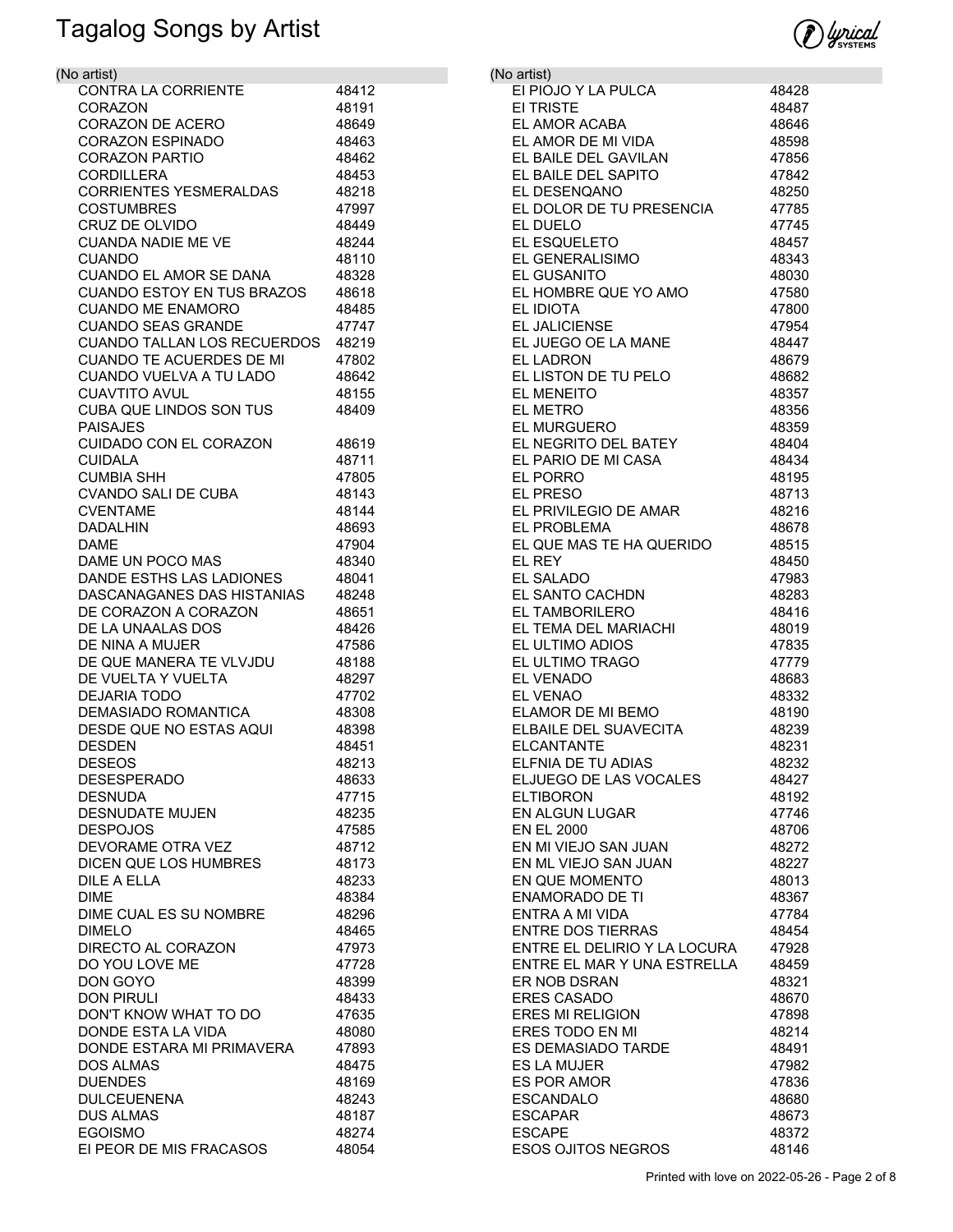| (No artist)                            |                |
|----------------------------------------|----------------|
| <b>ESPERANZA</b>                       | 48509          |
| <b>ESTOY AQUI</b>                      | 48461          |
| ESTRECHEZ DE CORAZON                   | 48016          |
| ETERNAMENTE BELLA                      | 48653          |
| <b>FELIZ NAVIDAD</b>                   | 48422          |
| <b>FIESTA CALIENTE</b>                 | 48358          |
| <b>FINTA JUSCA</b>                     | 48039          |
| <b>FLOR SIN RETONO</b>                 | 48334          |
| <b>FOTOGRAF I AS</b>                   | 47936          |
| FUESO EN EL FUESO                      | 48317          |
| FUISTE MIA UN VERANO                   | 48064          |
| <b>GEMA</b>                            | 48452          |
| GENIO ATRAPADO                         | 48052          |
| <b>GIGANTE DE HIERRO</b>               | 47945          |
| <b>GOZQR GIDA</b>                      | 48100          |
| <b>GRACIAS A LA VIDA</b>               | 48513          |
| <b>GRANDE GRANDE</b>                   | 48483          |
| <b>GUITARRAS BLANCAS</b>               | 47738          |
| HABLANDO CLARO                         | 48709          |
| HACER EL AMOR CON OTRO                 | 48496          |
| HAN COGIDO LA COSA                     | 48120          |
| <b>HASTA</b>                           | 48113          |
| <b>HASTA QUE VUELVAS</b>               | 47811          |
| HAY QUE EMPEZAR OTRA VEZ               | 48362          |
| <b>HE'S SOMEHOW BEEN</b>               | 47726          |
| <b>HERIDA MORTAL</b>                   | 47926          |
| <b>HERMOSO CARINO</b>                  | 47763          |
| <b>HEROE</b><br><b>HOJAS EN BLANCO</b> | 47810<br>48121 |
| HOMBRE LOBO EN PARIS                   | 47748          |
| <b>HOW CAN I TELL YOU</b>              | 48504          |
| <b>HUNDIDO EN UN RINCON</b>            | 48012          |
| HUWAG KA NG MAGBALIK                   | 48692          |
| <b>I KAW PALA</b>                      | 48674          |
| I SHOULD HAVE NEVER CRIED              | 47730          |
| <b>ILARIJE</b>                         | 47581          |
| <b>INEVMABLE</b>                       | 48112          |
| <b>INFIEL</b>                          | 48165          |
| <b>INOLVIDABLE</b>                     | 48602          |
| IS IT A DREAM                          | 47732          |
| <b>ISADORA DUNAN</b>                   | 48117          |
| <b>ITANONG MO SA PUSO KO</b>           | 48694          |
| IY YOE MUJER                           | 48076          |
| <b>JINGLE BELLS</b>                    | 48423          |
| <b>JUAN COLORATO</b>                   | 47766          |
| <b>JUGO A LA VIDA</b>                  | 47806          |
| <b>JUGUETE DE UADIE</b>                | 48286          |
| JULIANA                                | 47991          |
| <b>JUST CAN'T HELP FEELING</b>         | 48049          |
| <b>KAY TAGAL</b>                       | 47634          |
| <b>KILOMETROS</b>                      | 47809          |
| KISS ME GOODBYE                        | 48702          |
| <b>KNELO K BOLEDKD</b>                 | 48315          |
| <b>KUNG KAILAN PA</b>                  | 48699          |
| LA AGARRO BAJANDO                      | 48300          |
| LA BALA                                | 47889          |
| LA BARCA                               | 48620          |
| LA BOMBA                               | 47803          |
| LA CARCACHA<br>LA CASITA DE MIS VIEJOS | 47843<br>48224 |
| LA CELULA QUE EXPLOTA                  | 47742          |
| LA CHICA DE LA BOUTIQUE                | 48253          |
| LA COMAY                               | 48029          |
| LA COPA DE VINO                        | 48254          |
|                                        |                |



LA COPA ROTA 48415 LA CUMPARSITA 48220 LA DUENA DEL SWING 48044 LA ENAMORADA DE UN AMIGO MIO 48060

(No artist)

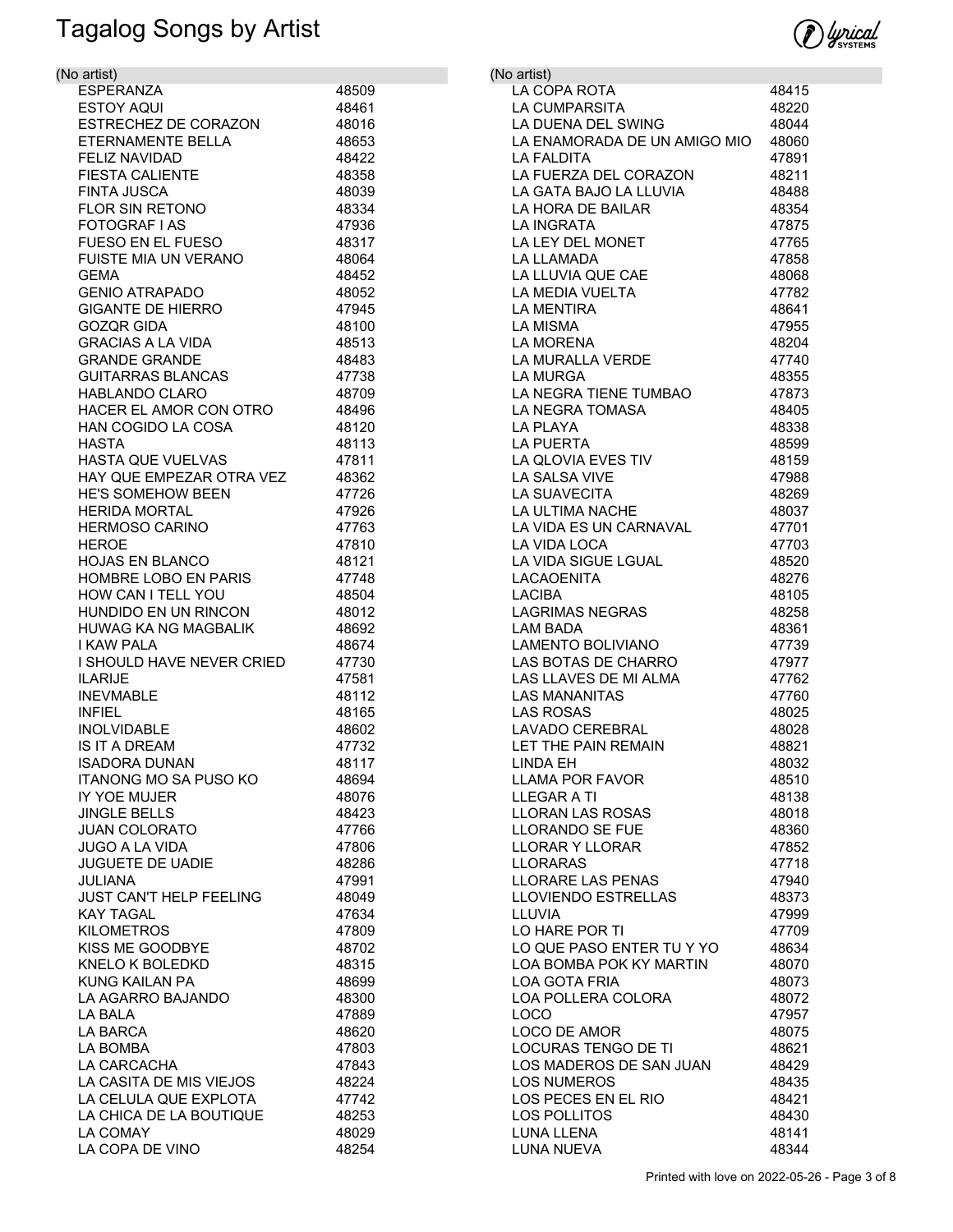| (No artist)                                 |       |
|---------------------------------------------|-------|
| <b>MALA GENTE</b>                           | 47903 |
| MALA HIERBA                                 | 48644 |
| MALAGUENA                                   | 47979 |
| MAMBRU                                      | 48436 |
| MANANA                                      | 48109 |
| MANANTIAL DE LLANTO                         | 48335 |
| MARDY                                       | 48085 |
| MARIA                                       | 47704 |
| <b>MARIPOSA TRAICIONERA</b>                 | 47925 |
| MAS ALLA                                    | 48011 |
| <b>MASDAN MO</b>                            | 48092 |
| <b>MATA RILE RILE RO</b>                    | 48431 |
| MATADOR                                     | 48017 |
| MAUNAWAAN MO SANA AKO                       | 48704 |
| MAYONESA                                    | 47794 |
| ME ASUSTA PERO ME GUSTA                     | 47884 |
| ME BEBI TU RECUERDO                         | 47722 |
| ME ESTOY MURIENDO DE AMOR                   | 48637 |
| <b>ME FLATA EL ALIENTO</b>                  | 48385 |
| <b>ME HUELE A SOLEDAD</b>                   | 47799 |
| ME MINASY TE MINA                           | 48236 |
| ME MUERO POR ESTAR CONTIGO                  | 48481 |
| ME VOLVIERON A HABLAR DE ELLA               | 48310 |
| ME VOY A QUITAR DEL MEDIO                   | 48471 |
| ME VOY A QULTAR DE EN MODLO                 | 48364 |
| <b>ME VOY PA'L PUEBLO</b>                   | 48353 |
| <b>MEDICINA DE AMOR</b>                     | 48047 |
| MELINA                                      | 48411 |
| <b>MEMORIES OF OUR DREAM</b>                | 48006 |
| <b>MENTA Y CANELA</b>                       | 48378 |
| MENTIRA                                     | 47827 |
| <b>MENTIRAS</b>                             | 47853 |
| <b>MERON BA?</b>                            | 48696 |
| MEXICO LINDOY QUERIDO                       | 48260 |
| <b>MI BOMBOM</b>                            | 48388 |
| MI COMADRE TERE                             | 48444 |
| MI CORAZON ES UN GITANO                     | 48492 |
| <b>MI FORMA DE SENTIR</b>                   | 48466 |
| MI HISTORIA ENTRE TUS DEDOS                 | 48209 |
| MI NINA MUJER                               | 47841 |
| MI PRIMER MILLON                            | 47887 |
| MI REINA                                    | 48045 |
| <b>MI TIERRA</b>                            | 48278 |
| MI VIDA SIN TU AMOR.                        | 48171 |
| MIA                                         | 48290 |
| <b>MICAELA</b>                              | 48033 |
| <b>MIENTES TAN BIEN</b>                     | 48026 |
| <b>MIN</b>                                  | 48313 |
| <b>MINUTOS</b>                              | 47939 |
| MIS MANOS EN TU CINTURA                     | 48249 |
| <b>MJENYEME</b>                             | 48314 |
| ML NINA                                     | 48202 |
| MNYONESA                                    | 48275 |
| <b>MORENA MIA</b>                           | 48342 |
| Mori                                        | 47943 |
| MORRINAS                                    | 47587 |
| MOSCAS EN IA CASA                           | 48056 |
| <b>MUCH LONGER</b>                          | 47637 |
| MUCHACHO ESTA NOCHE ME                      | 47942 |
| <b>EMBORRACHO</b>                           |       |
| <b>MUCHACHO MALO</b>                        | 48324 |
| <b>MUCHO CARAZON</b><br><b>MUJER LATINA</b> | 48640 |
|                                             | 47890 |
| <b>MULERES DIVINAS</b>                      | 47953 |



| (No artist)                                |                |
|--------------------------------------------|----------------|
| <b>MUSICA LIGERA</b>                       | 47753          |
| MUY DENTRO DE MI                           | 48078          |
| NA HAY CAMA PA' TANTA GENTE                | 48237          |
| <b>NA ME MINES ASI</b>                     | 48247          |
| NA NOCHE DE COPAS                          | 48629          |
| NA SPEAKE SPANISH                          | 48230          |
| <b>NADIE SE MUERE</b>                      | 47993          |
| <b>NECESIDAD</b>                           | 47829          |
| NGAYONG WAIA KA NA                         | 48703          |
| NI UNA LAGRIMA MAS                         | 48208          |
| <b>NL TU NL YO</b>                         | 48369          |
| NO.                                        | 47981          |
| <b>NO HACE FALTA</b>                       | 47932          |
| NO ME AMES                                 | 47995          |
| NO ME DEJES DE QUERER                      | 48055          |
| NO ME ENSENASTE                            | 47833          |
| NO ME OLATIQUES MAS                        | 48374          |
| NO PUDE QUIT ARTELAS ESPINAS               | 48312          |
| NO SE OLVIDAR                              | 47712          |
| NO SE TU                                   | 48594          |
| <b>NO SEPA FACIL</b>                       | 48666          |
| NO TE OL VIDARE                            | 48667          |
| NO VOY A TRABAJAR                          | 47872          |
| <b>NOCHE DE PAZ</b>                        | 48419          |
| <b>NOSOTROS</b><br><b>NOSTALGIA</b>        | 48617          |
| <b>NUESTRO JURAMENTO</b>                   | 48156<br>48229 |
| O ME VOY O TE VAS                          | 47788          |
| <b>ODIAME</b>                              | 48257          |
| <b>OJITOS BELLOS</b>                       | 48119          |
| OJOS QSI                                   | 48101          |
| <b>OXIGENO</b>                             | 48280          |
| <b>PA'TI NO ESTOY</b>                      | 48337          |
| PAANO KAYA?                                | 48082          |
| PAIS TROPICAL                              | 48271          |
| PALABRAS PALABRAS                          | 48480          |
| <b>PALOMA HERRANTE</b>                     | 47956          |
| PANAKIP BUTAS                              | 47643          |
| PANIWALAAN MO                              | 48507          |
| PARA AMARNOS MSA                           | 48517          |
| PARA MI                                    | 48027          |
| PARA NO VERTE MAS                          | 47855          |
| PARA QUE LA VIDA                           | 47900          |
| PARA QUE TE QUEDES CONMIGO                 | 48625          |
| PARTE DE MI                                | 48215          |
| PECAME TU VICIO                            | 48279          |
| PEGAME TU VICIO                            | 47721          |
| <b>PENELOPE</b>                            | 48152          |
| PERDI MI OJO DE VENADO                     | 47741          |
| <b>PERDON</b>                              | 47986          |
| PERDONAME MI AMOR                          | 47791          |
| PERDONAME OLVIDALO<br>PERFUME DE GARDENIAS | 48470          |
| PERO ME ACUERDO DE TI                      | 47758<br>48140 |
| PIEL CANELA                                | 47584          |
| PIEL MORENA                                | 47707          |
| PIES DESCALZOS                             | 47708          |
| <b>PINTAME</b>                             | 47881          |
| PLEASE STAY                                | 47729          |
| POR AMARTE ASI                             | 47705          |
| POR AMOR                                   | 47710          |
| POR BU AMOR                                | 48104          |
| POR ELLA                                   | 47589          |
| POR MUJERES COMO TU                        | 47724          |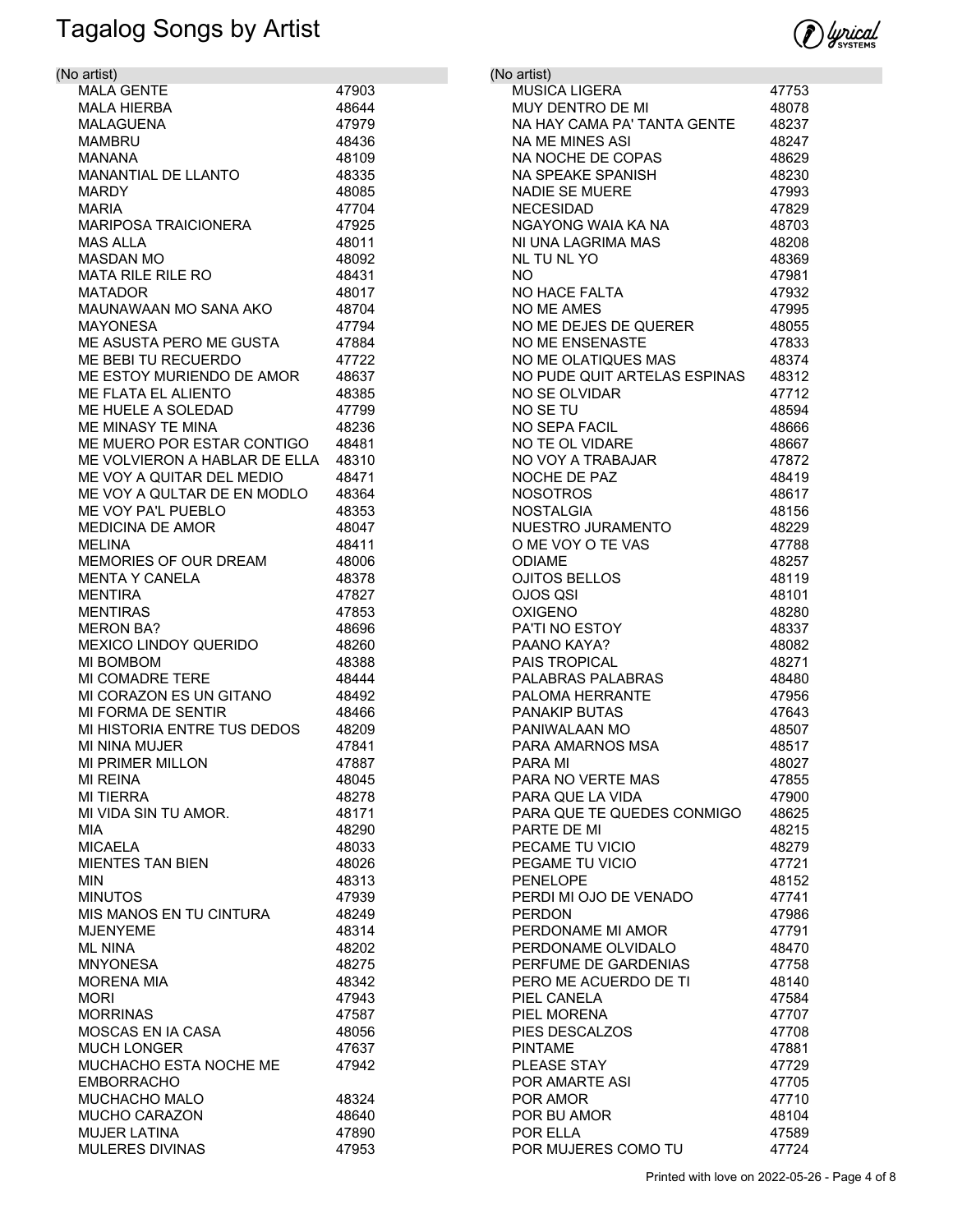| (No artist)                       |       |
|-----------------------------------|-------|
| POR UN AMOR                       | 48708 |
|                                   |       |
| PORQUE TE CONOCI                  | 47828 |
| PORQUE TE QUIERO                  | 48096 |
| PORQUE TE VAS                     | 47749 |
| PRESENCIE TU AMOR                 | 48325 |
| PROCURO OLVIDARTE                 | 48623 |
| <b>PROWRA</b>                     | 48194 |
| PUEDEN DECIN                      | 48241 |
| PUEDES CONTAR CONM I GO           | 47931 |
| PUERTO MONTT                      | 48063 |
| <b>QU NINQUNA</b>                 | 48106 |
| QUE ALGUIEN THE DIA               | 48035 |
| <b>QUE BONITA PAREJA</b>          |       |
|                                   | 47789 |
| <b>QUE CANAS</b>                  | 47938 |
| QUE EL RITMO NO PARE              | 48336 |
| QUE HARIA SIN TI                  | 48375 |
| QUE LE DEN CANDELA                | 48407 |
| QUE LLUEVAI QUE LLUEVA            | 48445 |
| QUE LOCURA ENAMORARME DE TI 48002 |       |
| QUE MANERA DE QUERERTE            | 48058 |
| QUE ME QUEDES TU                  | 47924 |
| QUE NO QUEDE HUELLA               | 47848 |
| QUE PASA ENTRE LOS DOS            | 48482 |
| QUE PASE EL REY                   | 48446 |
|                                   |       |
| <b>QUEDATE</b>                    | 48323 |
| QUEIEREME MUCHO                   | 47583 |
| <b>QUERIDO LADRON</b>             | 47934 |
| QUIEN                             | 48473 |
| QUIEN COMO TU                     | 48669 |
| QUIERO AMANECER CON ALGUIEN       | 48516 |
| QUIMBARA                          | 47990 |
| QUISIERA PODER OLVIDARME          | 47837 |
| QUISIERA SER                      | 48139 |
| <b>QUITAME ESE HOMBRE</b>         | 47786 |
| QUIZAS                            | 47906 |
| QUJEN?                            | 48184 |
|                                   |       |
| <b>QUJTAME ESE KOMBRE</b>         | 48316 |
| <b>QVAN BOLICHE</b>               | 48147 |
| QYE MI AMOR                       | 47750 |
| <b>RECONCILIACION</b>             | 48326 |
| RECUERDAME BONITO                 | 47984 |
| <b>REENCARNACJON</b>              | 48320 |
| <b>REFUGIO</b>                    | 48108 |
| <b>REGRESA A MI</b>               | 47713 |
| <b>REINA DE CORAZONES</b>         | 48645 |
| <b>REINA Y CENICIENTA</b>         | 48647 |
| RENACER                           | 48630 |
| <b>RICO VACILON</b>               | 48401 |
| <b>RIE Y LLORA</b>                | 47949 |
|                                   |       |
| <b>RITMO TOTAL</b>                | 48053 |
| RODOIFO EL RENO                   | 48420 |
| <b>ROMPECINTURAS</b>              | 48046 |
| RUMBERA                           | 47996 |
| SA PUSO KO                        | 48698 |
| SABOR A MI                        | 48495 |
| <b>SABOR A MIEL</b>               | 48624 |
| SABOR A NADA                      | 48595 |
| SALOME                            | 48059 |
| <b>SANTA LUCIA</b>                | 48238 |
| SANTA, SANTO                      | 48036 |
| SE ACABO                          | 48648 |
| SE ME OLVIDO OTRA VEZ             | 47880 |
|                                   |       |
| SE TE NOTA                        | 48065 |
| SE TE OLVIDA                      | 48157 |



| (No artist)                          |                |
|--------------------------------------|----------------|
| <b>SECRETO DE AMOR</b>               | 48079          |
| <b>SEDUCEME</b>                      | 47908          |
| <b>SENTIME VIVA</b>                  | 48043          |
| <b>SERENATA HUASTECA</b>             | 47978          |
| <b>SET YOU FREE</b>                  | 48823          |
| SI LAS ROSAS PUDIERAN HABLAR         | 48256          |
| SI NO TE HUBIERAS IDO                | 47902          |
| SI NOS DEJAN                         | 47783          |
| SI TA MPICSAS                        | 48040          |
| SI TU TE VAS                         | 47901          |
| SI VOY A PERDERTE                    | 48479          |
| SIEMPRE TE AMARE                     | 48601          |
| <b>SIGUE SIN ML</b>                  | 48380          |
| SIN MIEDO A NADA                     | 47905          |
| <b>SIN TANTITA PENA</b>              | 48292          |
| SIN TI                               | 48494          |
| <b>SIN TIMBAL</b>                    | 48402          |
| <b>SIRENA</b>                        | 47882          |
| <b>SL LA VES</b>                     | 48370          |
| SL SUPLEROS, TE ESTOY PENSANDO 48201 |                |
| <b>SLENTATE AHF</b>                  | 48199          |
| SO MANY QUESTIONS                    | 48822          |
| <b>SOLO QUIERO AMARTE</b>            | 48163          |
| SOMOS NOVIOS                         | 48158          |
| <b>SPANISH GIRL</b>                  | 48329          |
| <b>SUAVECITO</b>                     | 47846          |
| <b>SUAVEMENTE</b>                    | 47989          |
| <b>SUENA REPETIDA</b><br>TAL VEZ     | 48293          |
| <b>TALENTO DE TV</b>                 | 47927<br>48074 |
| <b>TALISMDN</b>                      | 48042          |
| <b>TARDE</b>                         | 48172          |
| <b>TATUAJES</b>                      | 47754          |
| <b>TE AMARE</b>                      | 48212          |
| TE AVISO TE ANUNCIO                  | 47795          |
| TE CONOZCO BLEN                      | 48365          |
| TE DEJO MADRLD                       | 48381          |
| <b>TE EXTRANO</b>                    | 48638          |
| TE HE PROMETIDO                      | 48069          |
| TE HICE MAL                          | 47839          |
| TE LO PIDO POR FAVOR                 | 47907          |
| TE NECESITO                          | 48024          |
| TE PROPONGO                          | 48593          |
| <b>TE QUIERO</b>                     | 47744          |
| TE QUIERO IGUAL QUE AYER             | 48309          |
| TE QUIERO MAS QUE AYER               | 47801          |
| TE QUISE OLVIDAR                     | 47832          |
| TE REGALO MIS OJOS                   | 48066          |
| TE SIENTO MAS DISTANTE               | 48149          |
| TE SIGO AMANDO                       | 47719          |
| <b>TE VAS</b>                        | 47831          |
| TE VI VENIR                          | 47830          |
| THE GIRLS SO RIGHT FOR ME            | 48825          |
| THINK IT OVER<br><b>TODO EMPEZO</b>  | 48828          |
| TODO LO QUIERO DE TI                 | 47992<br>48603 |
| TODO ME CUSTA DE TI                  | 47883          |
| <b>TODO MI AMOR</b>                  | 47897          |
| TODO POR AMOR                        | 48668          |
| TODO TODO TODO                       | 48650          |
| <b>TONTA</b>                         | 47845          |
| TRIP MO BA?                          | 48700          |
| <b>TRISTES RECUERDOS</b>             | 47778          |
| TU                                   | 47714          |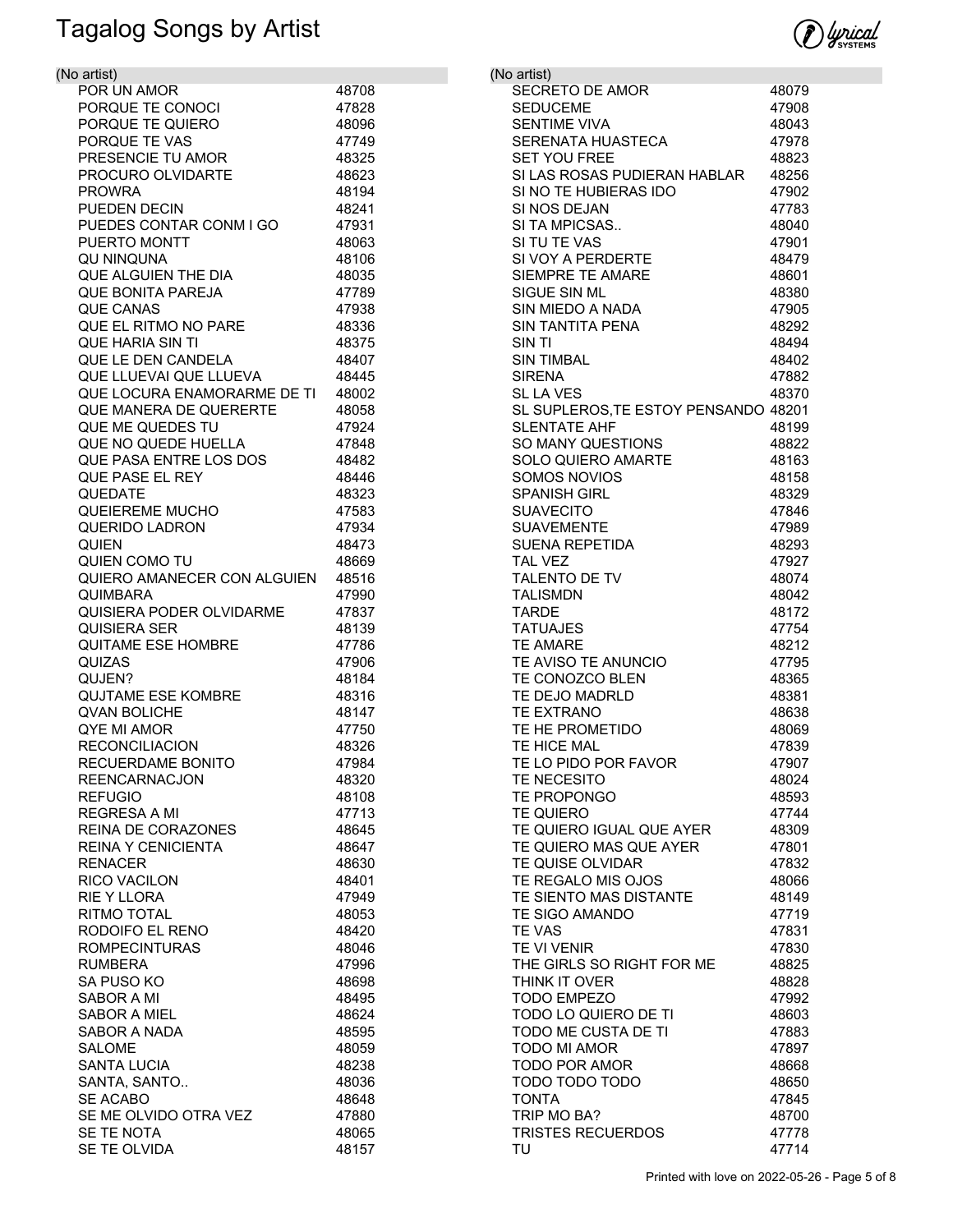| (No artist)                                       |                |
|---------------------------------------------------|----------------|
| TU AMOR                                           | 48203          |
| TU AMOR O TU DESPRECIO                            | 47951          |
| <b>TU CARINITO</b>                                | 48071          |
| TU CONUENCELA                                     | 48295          |
| TU ERES AJENA                                     | 48301          |
| TU ERES AJEUA                                     | 48289          |
| TU ERES MEJOR<br>TU FORMA DE SER                  | 48333<br>47796 |
| TU HOMBRE PERFECTO                                | 48376          |
| TU ME ACOSTUMBRASTE                               | 48627          |
| TU ME HACES FALTA                                 | 48022          |
| TU NECUENDA                                       | 48246          |
| TU NO LE AMAS LE TEMES                            | 48021          |
| <b>TU SONRISA</b>                                 | 47885          |
| TU Y YO                                           | 47793          |
| UEPA LEVANTANDOLAS MANOS                          | 48282          |
| UN BESO Y UNA FLAO                                | 48205          |
| UN GATO EN LA OSCURIDAD                           | 48597          |
| UN HOMBRE SOLO                                    | 47578          |
| <b>UN IDIOTA</b>                                  | 48299          |
| UN MILLON DE AMIGOS                               | 48151          |
| UN MOTIVO<br>UN NUEVO AMOR                        | 47974          |
| UN POCO LOCO                                      | 48164<br>48518 |
| UN SIGLO SIN TI                                   | 47937          |
| <b>UNA AVENTURA</b>                               | 48330          |
| UNA FAN ENAMORADA                                 | 48168          |
| UNA LAGRIMA NO BASTA                              | 47798          |
| <b>UNA NOCHE MAS</b>                              | 48081          |
| <b>UNA PAGINA MAS</b>                             | 47757          |
| <b>UNO DOS TRES</b>                               | 47847          |
| <b>USTED</b>                                      | 48596          |
| <b>USTED ABUSO</b>                                | 48281          |
| USTED SE ME LLEVA LN VIDA                         | 48298          |
| USTED SE ME LLEVO LA VIDA                         | 47807          |
| <b>VAGABUNDO</b><br><b>VEN A MI</b>               | 48368          |
| VEN A MI CASA ESTA NAVIDAD                        | 48097<br>48425 |
| VEN DEVORAME OTRA VEZ                             | 48285          |
| <b>VENENO VIL</b>                                 | 47752          |
| VENIA BENDITA                                     | 47755          |
| <b>VIENTO</b>                                     | 47743          |
| VIENTO DLE A LA LLUVIA                            | 48251          |
| <b>VIVA ESPANA</b>                                | 48273          |
| VIVIR ASI ES MORIR DE AMOR                        | 48252          |
| VIVIR LO NUESTRO                                  | 48051          |
| <b>VIVIR SIN AIRE</b>                             | 47734          |
| <b>VLVE EL VERANO</b>                             | 48383          |
| <b>VOLVER</b>                                     | 48379          |
| <b>VOLVER VOLVER</b><br><b>VOLVERE JUNTO A TI</b> | 47975<br>48341 |
| VOY A VOLVERTE LOCA                               | 47838          |
| <b>VUELA MUY ALTO</b>                             | 47896          |
| Y BASTA DE PROMESAS                               | 48622          |
| Y SOLO SE ME OCURRE AMARTE                        | 48377          |
| Y TU TE VAS                                       | 47790          |
| Y VIVA ESPANA                                     | 47579          |
| Y YO SIGO AQUI                                    | 48167          |
| YA & O VES                                        | 48114          |
| YA SIME ENAMANE                                   | 48242          |
| YO NACI PARA AMARTE                               | 48057          |
| YO NO SOY ESA MUJER<br>YO OUERJA                  | 47834<br>48319 |
| YO PUEDO HACER                                    | 47812          |
|                                                   |                |



| (No artist)                    |       |
|--------------------------------|-------|
| YO QUE NO VIVO SIN TI          | 48486 |
| <b>YO QUERIA</b>               | 47808 |
| YO SOY AQUEL                   |       |
|                                | 48061 |
| YO SOY UN BARCO                | 48291 |
| YO TE AMO                      | 48124 |
| YO TE VOY A AMAR               | 48170 |
| YO VENDO UNOS OJOS NEGROS      | 48259 |
| YOU ARE                        | 47733 |
| <b>ZOON</b>                    | 48198 |
| Aegis                          |       |
| BAKIT?                         | 48785 |
| <b>BASANG BASA SA ULAN</b>     | 48787 |
| DO YOU WANT ME?                | 48810 |
| HAHANAPIN KO(scenery1)         | 47042 |
| HAHANAPIN KO(scenery2)         | 48788 |
|                                | 48784 |
| HALIK(MTV1)                    |       |
| <b>IKAW</b>                    | 48777 |
| LUHA(MTV)                      | 48586 |
| LUHA(scenery)                  | 47204 |
| <b>MAHAL NA MAHAL KITA</b>     | 48806 |
| <b>MARY JANE</b>               | 48791 |
| PAANO BA?(MTV)                 | 48497 |
| PAANO BA?(scenery)             | 48779 |
| SINTA(scenery1)                | 47430 |
| SINTA(scenery2)                | 48786 |
| <b>YUN NA!</b>                 | 48792 |
| Agot Isidro                    |       |
| EVERYDAY(scenery)              | 47004 |
|                                |       |
| Aiza Seguerra                  |       |
| AKALA MO AIZASEGUERRA          | 48882 |
| PAGDATING NG PANAHON(MTV1)     | 48805 |
| PAKISABI NA LANG               | 48794 |
| Alex Caterdrilla               |       |
| URONG -SULONG(scenery1)        | 47505 |
| URONG -SULONG(scenery2)        | 47506 |
| Allona                         |       |
| SOMEONE'S ALWAYS SAYING        | 48843 |
| GOODBYE(scenery)               |       |
| All Star Cast                  |       |
| 'DI BA'T PASKO'Y PAG-IBIG?     | 46947 |
| Andrew E.                      |       |
| <b>SINABMARINE</b>             | 49011 |
|                                |       |
| <b>Anthony Castelo</b>         |       |
| BALATKAYO(scenery)             | 48087 |
| Ara Mina                       |       |
| <b>OOPS! TEKALANG</b>          | 48345 |
| <b>Ariel Rivera</b>            |       |
| <b>SANA KAHIT MINSAN</b>       | 48848 |
| Bayani Agbayani                |       |
| OTSO OTSO                      | 48981 |
| <b>Boy Cristopher</b>          |       |
| <b>BAWAL NA GAMOT(scenery)</b> | 46939 |
| Boyfriend                      |       |
| SUMAYAW, SMUNOD                | 48929 |
|                                |       |
| <b>Butch Montejo</b>           |       |
| <b>NAISIP MO BA?</b>           | 47332 |
| <b>C.Blanes Cortes</b>         |       |
| PERDONAME(scenery1)            | 48284 |
| PERDONAME(scenery2)            | 47630 |
| Carol Banawa                   |       |
| <b>BAKIT DE TOTOHANIN</b>      | 49025 |
| <b>IINGATAN KA</b>             | 48394 |
| <b>Cherries</b>                |       |
| SINO SIYA?                     | 47465 |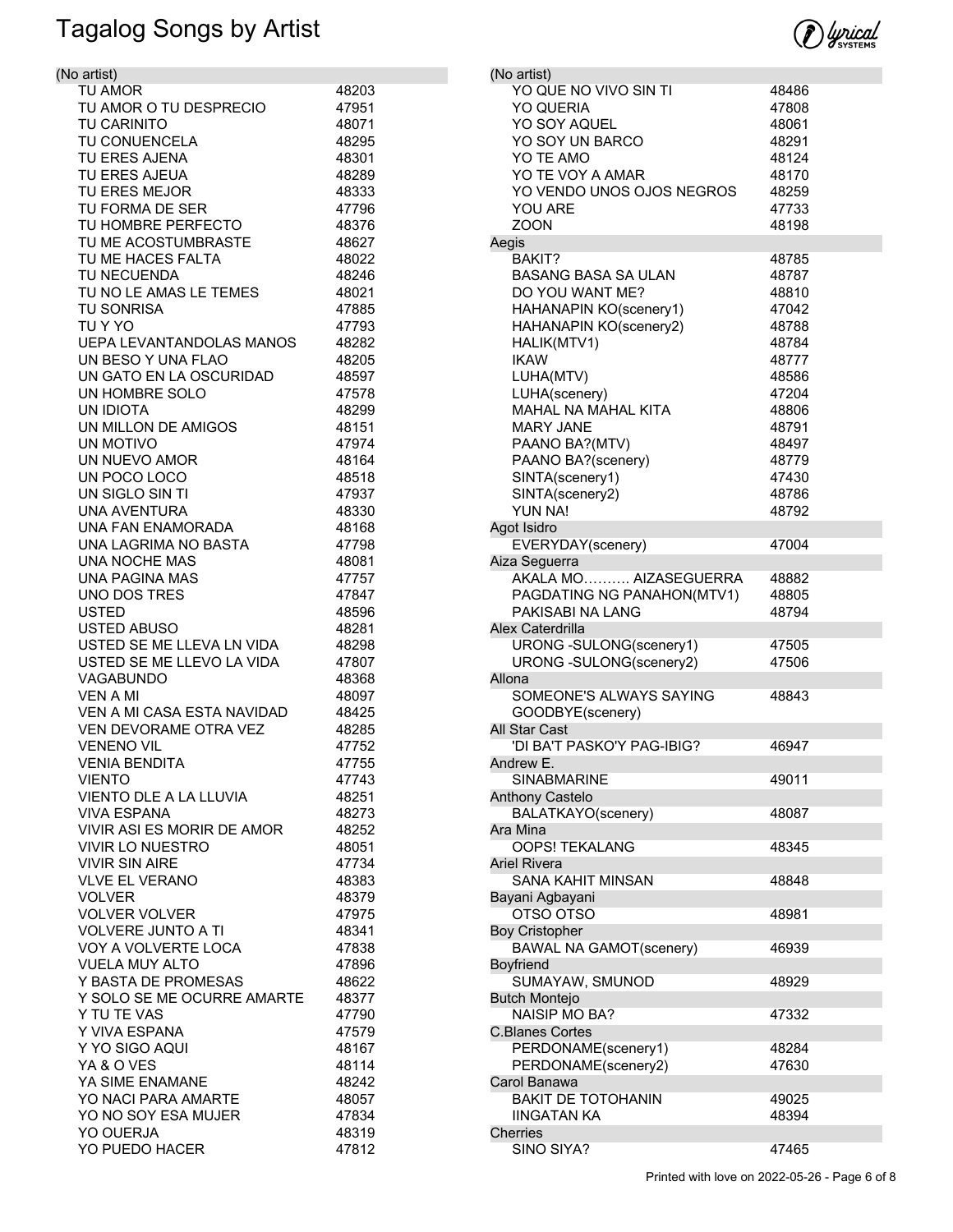| <b>DAHIL SA'YO</b>                                     |                |       |
|--------------------------------------------------------|----------------|-------|
| DAHIL SA'YO(MTV)                                       | 46996          |       |
| DAHIL SA'YO(scenery)                                   | 46997          |       |
| Danny Javier                                           |                |       |
| 'DI NA NATUTO(scenery)                                 | 46993          |       |
| Dennis Arriola                                         |                |       |
| <b>MAGBABALIK PA BA?</b>                               | 48443          |       |
| Discepolo+Mores                                        |                |       |
| UNO(scenery)                                           | 48153          |       |
| Donna Cruz                                             |                |       |
| I WILL BE HERE TO STAY(scenery1)                       | 48859          |       |
| ONLY ME AND YOU(scenery1)                              | 47970          |       |
| ONLY ME AND YOU(scenery2)                              | 48839          |       |
| Donna Qvua                                             |                |       |
| I WILL BE HERE TO STAY(scenery2)                       | 47132          |       |
| <b>IKAW LANG ANG MAHAL(scenery)</b>                    | 47104          |       |
| Emil Losenada                                          |                |       |
| <b>NGANO BA?</b>                                       | 47316          |       |
| F.Klelner+B.Say+Bami                                   |                |       |
| EACH DAY WITH YOU (scenery)                            | 47009          |       |
| Freddie Aguilar                                        |                |       |
| ANAK(MTV1)                                             | 47817          |       |
| ANAK(scenery)                                          | 48567          |       |
| IPAGLALABAN KO(scenery)                                | 47090          |       |
| <b>KUMUSTA KA</b>                                      | 48581          |       |
| MAGDALENA(scenery)                                     | 47225          |       |
| G.Calenciano                                           |                |       |
| NATUTULOG BA ANG DIYOS(scenery1)47317                  |                |       |
| NATUTULOG BA ANG DIYOS(scenery2)48084                  |                |       |
| Gary Valenciano                                        |                |       |
| SANA MAULIT MULI(MTV)                                  | 47461          |       |
| SANA MAULIT MULI(scenery) \n                           | 47460          |       |
| George Canseco                                         |                |       |
| SAYANG(scenery)                                        | 47427          |       |
| Gloc9 And Cooky Chua                                   |                |       |
| BAKIT?                                                 | 48885          |       |
| <b>Hot Babes</b>                                       |                |       |
| <b>BULAKLAK</b>                                        | 49008          |       |
| Hotdog                                                 |                |       |
| <b>MANII A</b>                                         | 48930          |       |
| Imelda Papin                                           |                |       |
| <b>BAKIT IKAW PA</b>                                   | 46920          |       |
| MAGKAKABALIKAN PA BA?                                  | 47285          |       |
| <b>J.L.Perales</b>                                     |                |       |
| Y COMO ES EL?                                          | 47602          |       |
| J.Seijas Cabezudo                                      |                |       |
| `BAILAR PEGADOS                                        | 48576          |       |
| Jamie Rivera                                           |                |       |
| MAARI BA?                                              | 48687          |       |
| Jaya                                                   |                |       |
| DAHIL BA SA KANYA(scenery)                             | 46975          |       |
| DAHIL TANGINC IKAW(scenery2)                           | 47960          |       |
| DAHIL TANGING IKAW(scenery)                            | 47002          |       |
| <b>IKAW LAMANG(scenery)</b>                            | 47097          | 48089 |
| WALA NA BANG PAG-IBIG(scenery)                         | 48852          |       |
| Jayr                                                   |                |       |
| <b>BAKIT PA BA</b>                                     | 48901          |       |
| Jeremiah                                               |                |       |
| <b>BAKIT KA IIYAK?</b>                                 | 47542          |       |
| NANGHIHINAYANG(MTV1)                                   | 47301          |       |
| Jerome Abalos                                          |                |       |
| <b>LARAWANG KUPAS</b>                                  |                |       |
|                                                        |                |       |
|                                                        | 48566          |       |
| Jessa                                                  |                |       |
| <b>BAKIT PA(scenery1)</b><br><b>BAKIT PA(scenery2)</b> | 46946<br>48842 |       |



| Jimmy Borja                                |       |
|--------------------------------------------|-------|
| KULANG PA BA?                              | 47192 |
| Johi Mitchel                               |       |
| <b>BOTH SIDES NOW(scenery)</b>             | 46950 |
| Jolina Magdangal                           |       |
| <b>KANINO BA?</b>                          | 48545 |
| <b>KANION BA?</b>                          | 48440 |
| <b>LAGING TAPAT(scenery)</b>               | 47220 |
| <b>MAHAL MO BA AKO?</b>                    | 47268 |
| SANA'Y KAPI; ING KA                        | 47451 |
| SANA'Y KAPILING KA(scenery)                | 48844 |
| Jose Mari Chan                             |       |
| REFRAIN(scenery)                           | 47421 |
| REFRAIN(scenery1)                          | 47921 |
| <b>JUANES</b>                              |       |
| A DIOS LE PIDO                             | 47787 |
| Lani Misalucha                             |       |
| ARAW-ARAW GABI-GABI(scenery)               | 48657 |
| <b>BUKAS NA LANG KITA MAMAHALIN</b>        | 49026 |
| Lea Salonga                                |       |
| MULA NOON HANGGANG NGAYON                  | 47278 |
| Louie Ocampo                               |       |
| IKAW(scenery)                              | 47072 |
| YOU ARE MY SONG (movie)                    | 47534 |
|                                            |       |
| YOU ARE MY SONG(scenery) \n                | 47535 |
| Marc Anthony                               |       |
| NO ME CONOCES                              | 48414 |
| Nonoy Tan                                  |       |
| YOU MADE ME LIVE AGAIN(scenery) \n 47540   |       |
| Ogie Alcasid                               |       |
| <b>BAKIT NGAYON KA LANG</b>                | 48913 |
| <b>IKAW SANA</b>                           | 48912 |
| KAILANGAN KO'Y IKAW(movie)                 | 47169 |
| KAILANGAN KO'Y IKAW(scenery)               | 48915 |
| MAHAL KITA WALANG IBA(scenery)             | 47258 |
| NANDITO AKO (scenery2)                     | 47306 |
| NANDITO AKO(scenery1)                      | 48903 |
| SANA(scenery)                              | 48874 |
| P.Trim.J.Lglesias                          |       |
| COMO TU(scenery1)                          | 48526 |
| COMO TU(scenery2)                          | 47826 |
| Piolo                                      |       |
| KAILANGAN KITA(scenery)                    | 48871 |
| KUNG AKO BA SIYA?                          | 48951 |
| Pops Fernandez                             |       |
| <b>ONLY YOU</b> (scenery)                  | 48710 |
| Rddrigo Drbase+Jocel Ym Ramas              |       |
| GINTONG ARAW(scenery)                      | 47023 |
| Rechel Ale.Jandro                          |       |
| PAALAM NA(scenery)                         | 47404 |
| Regine Velasquez                           |       |
| <b>HINAHANAPHANAP KITA</b>                 | 48991 |
| <b>IKAW</b>                                | 49021 |
| KAILANGAN KO'Y IKAW                        | 48764 |
| PANGAKO(MTV1)                              | 49022 |
| <b>SA AKING PAGIISA</b>                    | 48870 |
| TUWING UMUULAN AT KAPILING KA              | 48763 |
| URONGSULONG*                               | 48766 |
| Renz Verano                                |       |
|                                            |       |
| IBANG-IBA KA NA (scenery)                  | 47095 |
| Rey Valera                                 |       |
| KAHIT MAPUTI NA ANG BUHOK KO               |       |
|                                            | 48508 |
| KAHIT MAPUTI NA ANG BUHOK                  | 47188 |
| KO(scenery)<br><b>NAAALALA KA(scenery)</b> | 47324 |